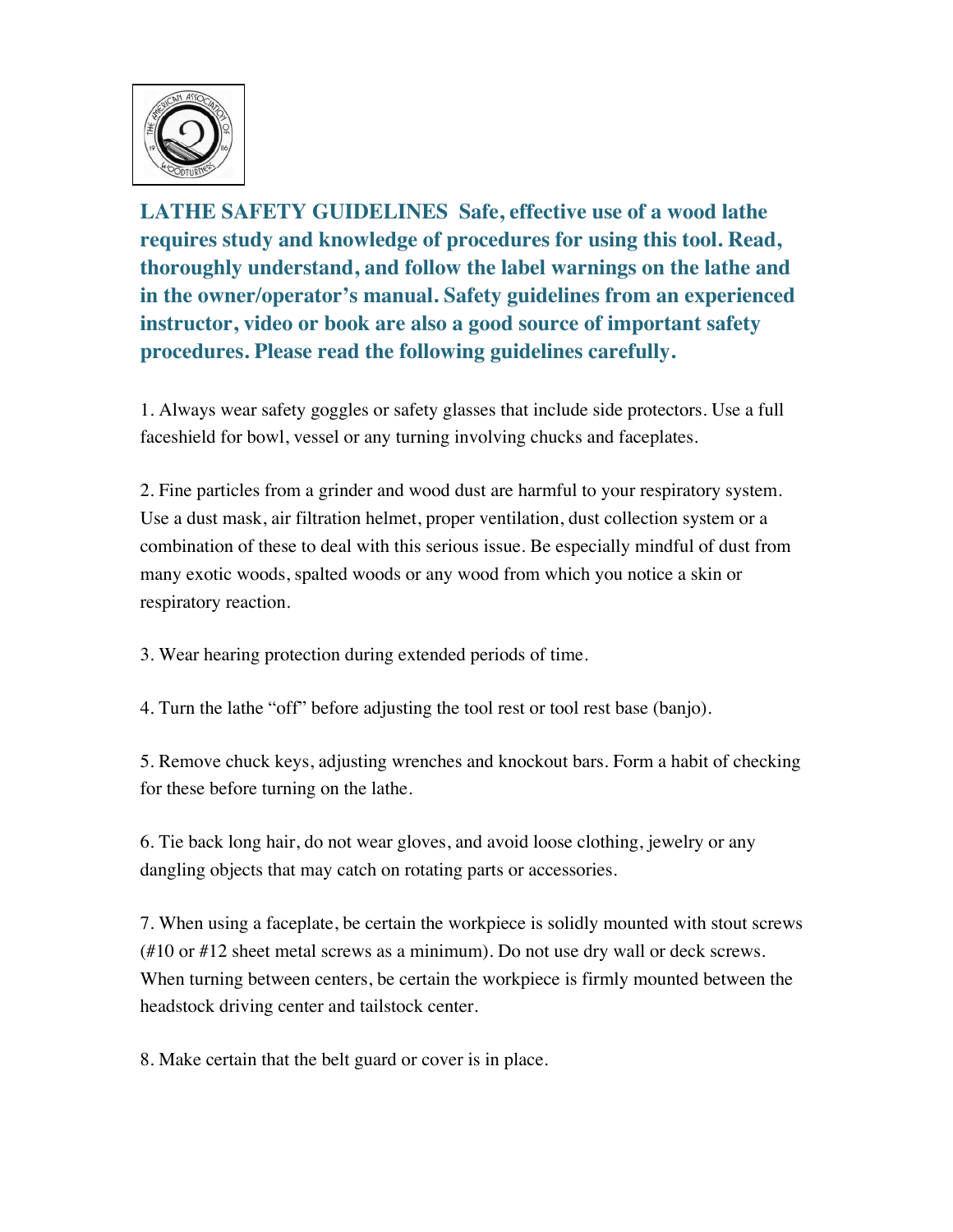9. Check that all locking devices on the tailstock and tool rest assembly (rest and base) are tight before operating the lathe.

10. Make sure the blank is securely fastened.

11. Rotate your workpiece by hand to make sure it clears the toolrest and bed before turning the lathe "on". Be certain that the workpiece turns freely and is firmly mounted. A handwheel on the headstock simplifies this process of spinning the lathe by hand before turning on the switch.

12. Be aware of what turners call the "red zone" or "firing zone." This is the area directly behind and in front of the workpiece—the areas most likely for a piece to travel as it comes off the lathe. A good safety habit is to step out of this zone when turning on the lathe, keeping your hand on the switch in case you need to turn the machine off. When observing someone else turn, stay out of this zone.

## 13. **ALWAYS CHECK THE SPEED OF THE LATHE BEFORE TURNING IT**

**ON**. Use slower speeds for larger diameters or rough pieces, and higher speeds for smaller diameters and pieces that are balanced. Always start a piece at a slower speed until the workpiece is balanced. If the lathe is shaking or vibrating, lower the speed. If the workpiece vibrates, always stop the machine to check the reason. As a starting point, consult your operator's manual for recommended speeds for a particular lathe. Make sure the lathe speed is compatible with the size of the blank.

14. Exercise extra caution when using stock with cracks, splits, checks, bark pockets, knots, irregular shapes, or protuberances. Beginners should avoid these types of stock until they have greater knowledge of working such wood.

15. Hold turning tools securely on the toolrest, holding the tool in a controlled but comfortable manner. Always contact the tool rest with the tool before contacting the wood.

16. When running a lathe in reverse, it is possible for a chuck or faceplate to unscrew unless it is securely tightened or locked on the lathe spindle.

17. Know your capabilities and limitations. An experienced woodturner is capable of